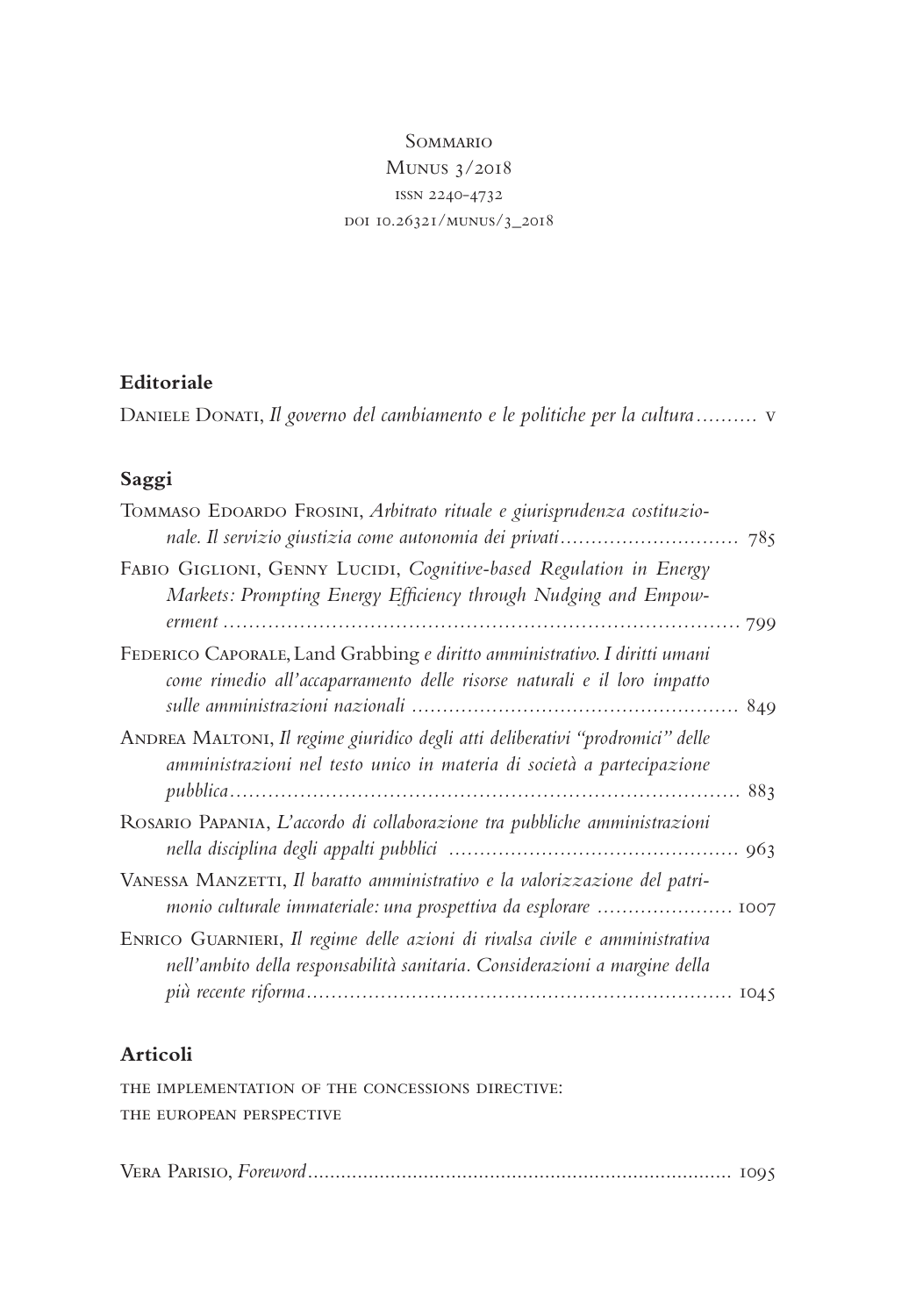| VICENÇ AGUADO I CUDOLÀ, Introduction. A short overview of the directive                                                                      |  |
|----------------------------------------------------------------------------------------------------------------------------------------------|--|
|                                                                                                                                              |  |
| ROBERTO CARANTA, An Introduction to the Concessions Directive  1101                                                                          |  |
| FABRIZIO FRACCHIA, Concessions and Public Contracts. The Italian Case  1125                                                                  |  |
| VERA PARISIO, Services of General Economic Interest, Integrated Water Ser-<br>vice "in-House" Management in Light of Directive 2014/23/EU: A |  |
| FRANCISCO HERNÁNDEZ GONZÁLEZ, The Implementation of Directive<br>2014/23/EU in Spain: the New Service Concession 1163                        |  |
| DAVID RENDERS, KEVIN POLET, The Enforcement of the Directive 2014/23/                                                                        |  |
| CARINA RISVIG HAMER, The (Non)-use of Concessions in Denmark  1211                                                                           |  |
| ROXANA VORNICU, The Transposition of the Concessions Directive in Romania  1223                                                              |  |
| ALBERT SANCHEZ-GRAELLS, Some Thoughts on the Transposition of the Con-                                                                       |  |
|                                                                                                                                              |  |

### **Commenti**

| STEFANO VACCARI, La regolazione tariffaria del Servizio Idrico Integrato tra |  |  |  |  |  |
|------------------------------------------------------------------------------|--|--|--|--|--|
|                                                                              |  |  |  |  |  |

|--|--|--|--|--|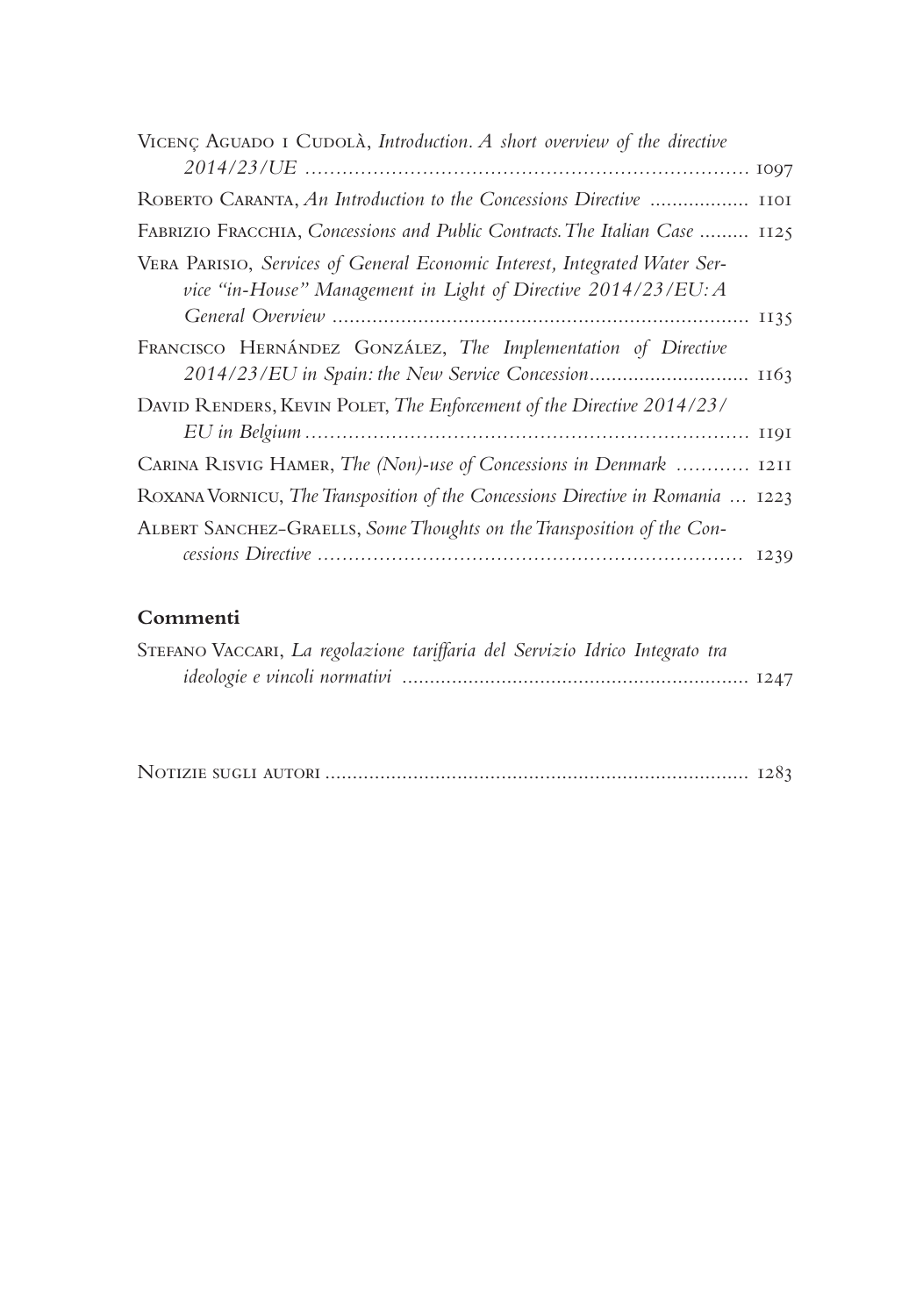Table of Contents Munus 3/2018 issn 2240-4732 doi 10.26321/munus/3\_2018

# **Editorial**

| DANIELE DONATI, The Government of Change and the Policies to Promote |  |
|----------------------------------------------------------------------|--|
|                                                                      |  |

# **Essays**

| TOMMASO EDOARDO FROSINI, Ritual Arbitration and Constitutional Case                                                                                  |
|------------------------------------------------------------------------------------------------------------------------------------------------------|
| FABIO GIGLIONI, GENNY LUCIDI, Land Grabbing Cognitive-based Regula-<br>tion in Energy Markets: Prompting Energy Efficiency Through Nudging           |
|                                                                                                                                                      |
| ANDREA MALTONI, The Legal Regime of Introductory Deliberative Acts of the<br>Administrations in the Single Consolidated Text on Public Companies 883 |
| ROSARIO PAPANIA, The Partnership Agreements between Public Administra-                                                                               |
| VANESSA MANZETTI, The Barter and the Valorization of the Intangible Cul-                                                                             |
| ENRICO GUARNIERI, The Regime of Civil and Administrative Recourse                                                                                    |

# **Articles**

| THE IMPLEMENTATION OF THE CONCESSIONS DIRECTIVE:                        |  |
|-------------------------------------------------------------------------|--|
| THE EUROPEAN PERSPECTIVE                                                |  |
|                                                                         |  |
| VICENÇ AGUADO I CUDOLÀ, Introduction. A Short Overview of the Directive |  |
|                                                                         |  |
| ROBERTO CARANTA, An Introduction of the Concessions Directive  1101     |  |